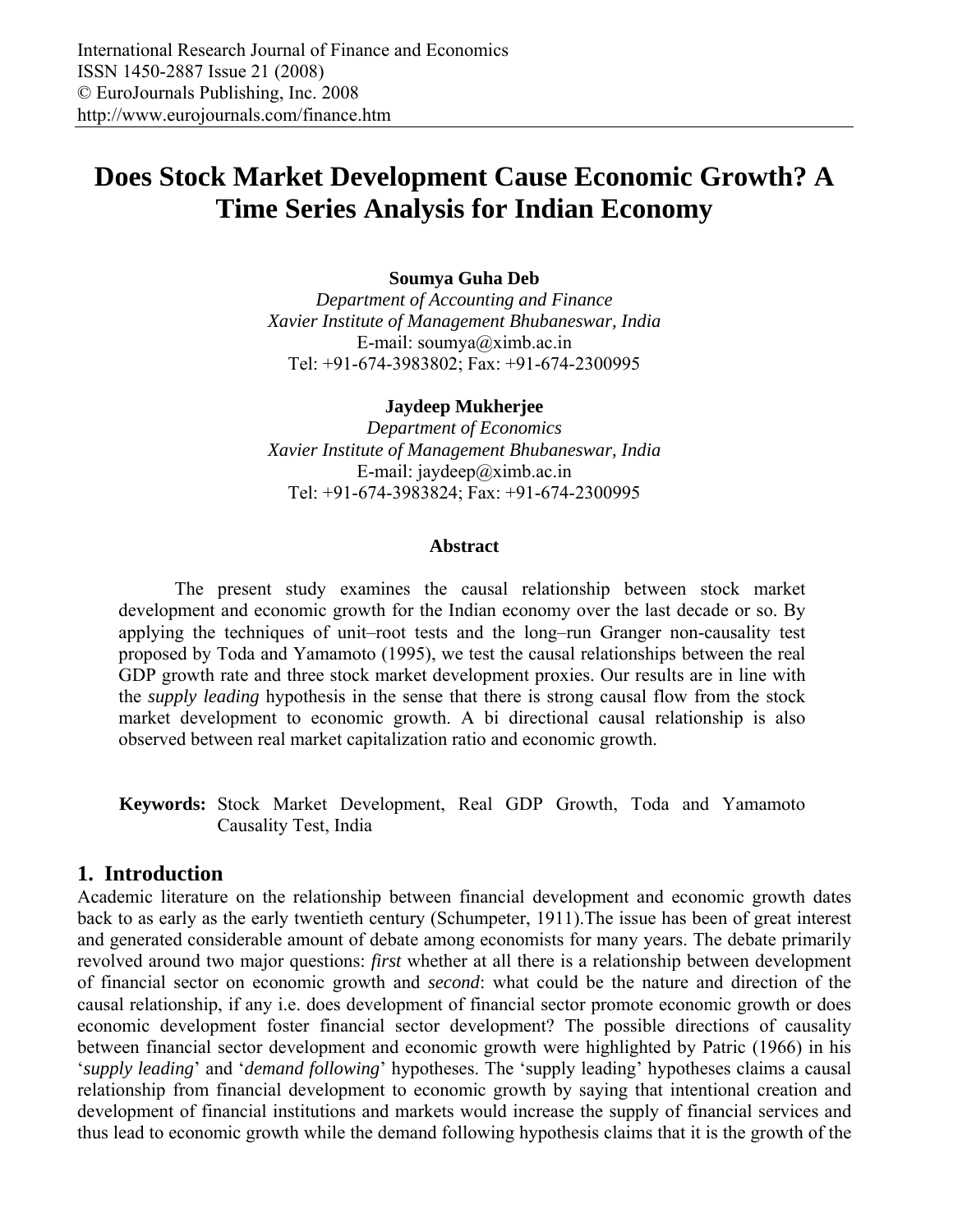economy which causes increased demand for financial services which in turn leads to development of financial markets.

An extensive volume of literature and research work has emerged attempting to answer the above questions, both at the theoretical and empirical level. The findings and views expressed in these works have been generally conflicting in nature. Some studies like King and Levin (1993a, b), Levin and Zervos (1998), Demirguc and Maksimovic (1996) have found positive causal effects of financial development on economic growth in line with the 'supply leading' hypothesis. These studies claim that countries with better developed financial systems particularly those with large efficient banks and a large well organized and smoothly functioning stock markets tend to grow much faster by providing access to much needed funds for financially constrained economic enterprises. Kletzer and Pardhan (1987), Beck (2002), also argue along similar lines but they also tried to establish that financial development is much more effective in promoting economic growth in more industrialized economies than in agricultural economies. Their view has been contradicted in some other studies which argue that countries at their early stage of development benefit more from financial sector development than their older and mature counterparts (Fry, 1995). However most of these studies being cross country regression based studies; there were some inherent weaknesses in such analysis that drew considerable criticism from contemporary researchers. Levine and Renelt (1992) talks about omitted variable bias or misspecification, Evans (1995) and Pesaran and Smith (1995) highlight the effect of heterogeneity of slope coefficients across countries, while problems of causality and endogeneity are explored by Demetriades and Hussain (1996) and Harris (1997). Motivated by such criticism, Levin et.al (2000) examined empirically the same issue by incorporating adequate corrections for the effects of simultaneity bias and country specific effects, effects of other determinants of growth and biases arising from model specific errors like omitted variables. Their conclusions identified a causal relationship running from financial development indicators to economic growth even after controlling for such factors. Support for the 'demand following' argument is also there in the research works over the last four or five decades. Robinsson (1952) argued that financial development primarily follows growth in the real economy, as a result of increased demand for financial services. Lucas (1988) stated that the role of financial sector development in causing economic growth of a country has been 'badly overstressed'.

The growing importance of stock markets in developing countries around the world over the last few decades has shifted the focus of researchers to explore the relationship between stock market development and economic growth. The motivation is derived primarily from the obvious policy implications of the findings of such studies for the developing economies. Developing countries have found place in a few country specific studies so far such as Habibullah (1999), Chang (2002) for China and Bhattacharyya and Sivasubramaniam (2003) for India. India as a country has seen tremendous development of its financial sector and particularly stock markets in the last two decades specially after the liberalization spree of the early 1990s. We came across some other papers in the Indian context that explored similar sort of linkage between real sector and financial sector development (Agrawalla and Tuteja, 2007; Sarkar, 2007; Chakraborty, 2008 etc.). The contribution of our paper to the relevant literature lies first of all, in focusing on the link between stock market developments and the growth for the Indian economy using different indicators of the former, viz., liquidity, volume of transactions, volatility etc., rather than constructing a composite index that simultaneously reflect some of these indicators, as in the study by Agrawalla and Tuteja (2007). It was felt that such a composite index may not adequately capture the influence of each indicator of stock market development separately on economic growth.

Secondly, this paper focuses *only* on stock market development and its causal linkage with economic growth, rather than interactions between the growth of real GDP and broad indicators of *overall* financial development, viz., financial depth, bank credit etc., as is evident in the study by Chakraborty (2008). Banking sector has been entrusted as the predominant agent for fostering economic development since independence. However only after the liberalization spree in the early 1990s that the stock market has caught the attention as an important alternative source of funding for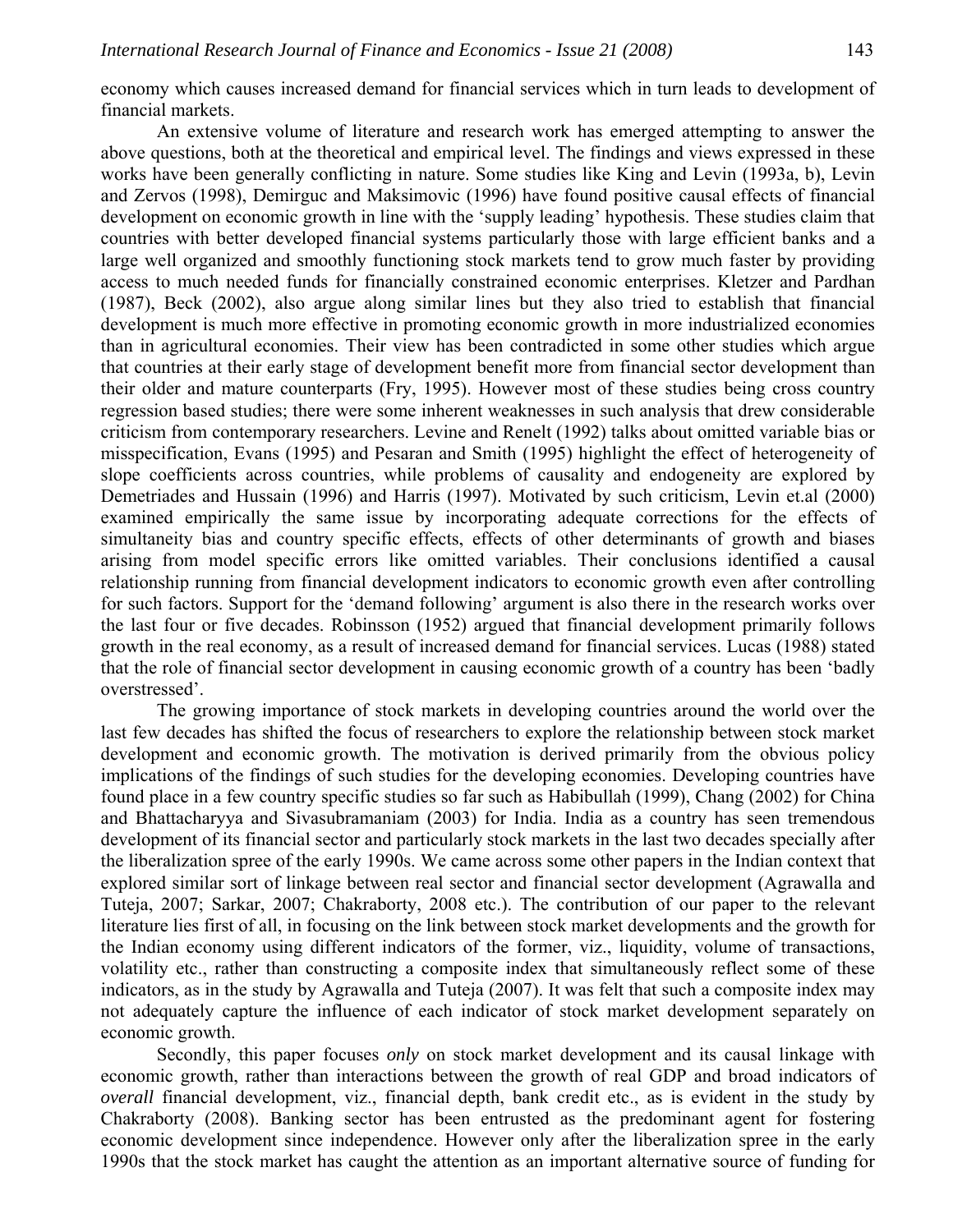the corporate, and its role in the process of overall economic development has started to assume importance. Given that the current study period is from 1996:Q4 – 2007:Q1, and the tremendous growth in terms of market capitalization, trading volume and liquidity registered by the stock market in India during that time simultaneously with near double digit economic growth, our focus is primarily to unravel the linkage between only the stock market development and real economic growth during this time period. While most of the earlier studies try to capture the interlinkage over a large span of time (Sarkar, 2007), the present study is more focused on the impact of the initial reform period, as it considers the period 1996-2007.

The underlying objective of the present study is to explore the presence of a causal relation between development in real sector and the stock market in India and to understand the exact direction of the relation. The study employs recent time-series econometric methods like Granger causality test (1969) and its subsequent improved version Toda Yamammotto approach (1995) for the analysis. The study period chosen was just over a decade between 1996-2007. Our results suggest a causality flow from the financial sector to the real sector which is in line with the *supply leading* hypothesis of Patric (1966) and supported in several works mentioned before. Given the increasing importance of financial sector in the Indian economy, the findings should hopefully have significant policy implications.

The remaining part of the paper is organized as follows: section 2 talks about the methodology and data, section 3 discusses the principal results obtained. The paper ends with some concluding observations in section 4.

# **2. Methodology and Data Measurement**

A brief outline of the traditional causality test, viz., Granger causality (1969) and subsequent improvements, namely, Toda and Yamamoto (1995) version of Granger causality is presented below, followed by discussion of the principal variables employed.

#### **2.1. Granger Causality Test**

Traditionally Granger (1969) causality is employed to test for the causal relationship between two variables. This test states that, if past values of a variable *y* significantly contribute to forecast the future value of another variable  $x$  then  $y$  is said to Granger cause  $x$ . Conversely, if past values of *x* statistically improve the prediction of *y* , then we can conclude that *x* Granger causes *y* . The test is based on the following regressions:

$$
y_{t} = \beta_{0} + \sum_{k=1}^{M} \beta_{k} y_{t-k} + \sum_{l=1}^{N} \alpha_{l} x_{t-l} + u_{t}
$$
 (1)

$$
x_{t} = \gamma_{0} + \sum_{k=1}^{M} \delta_{k} y_{t-k} + \sum_{l=1}^{N} \gamma_{l} x_{t-l} + v_{t}
$$
\n(2)

where  $y_t$  and  $x_t$  are the two variables,  $u_t$  and  $v_t$  are mutually uncorrelated error terms, *t* denotes the time period and 'k' and 'l' are the number of lags. The null hypothesis is  $\alpha_i = 0$  for all *l*'s and  $\delta_k = 0$  for all *k*'s versus the alternative hypothesis that  $\alpha_l \neq 0$  and  $\delta_k \neq 0$  for at least some *l*'s and *k*'s. If the coefficient  $\alpha_i$  's are statistically significant but  $\delta_k$  's are not, then *x* causes *y*. In the reverse case, *y* causes *x*. But if both  $\alpha_l$  and  $\delta_k$  are significant, then causality runs both ways.

Recent studies on time-series econometrics have highlighted several crux issues pertaining to Granger causality test. *First*, the direction of causality depends critically on the number of the lagged terms included. If the chosen lag length is smaller than the true lag length, the omission of relevant lags may cause bias. Conversely, the inclusion of extraneous lags in the equation may cause the estimates to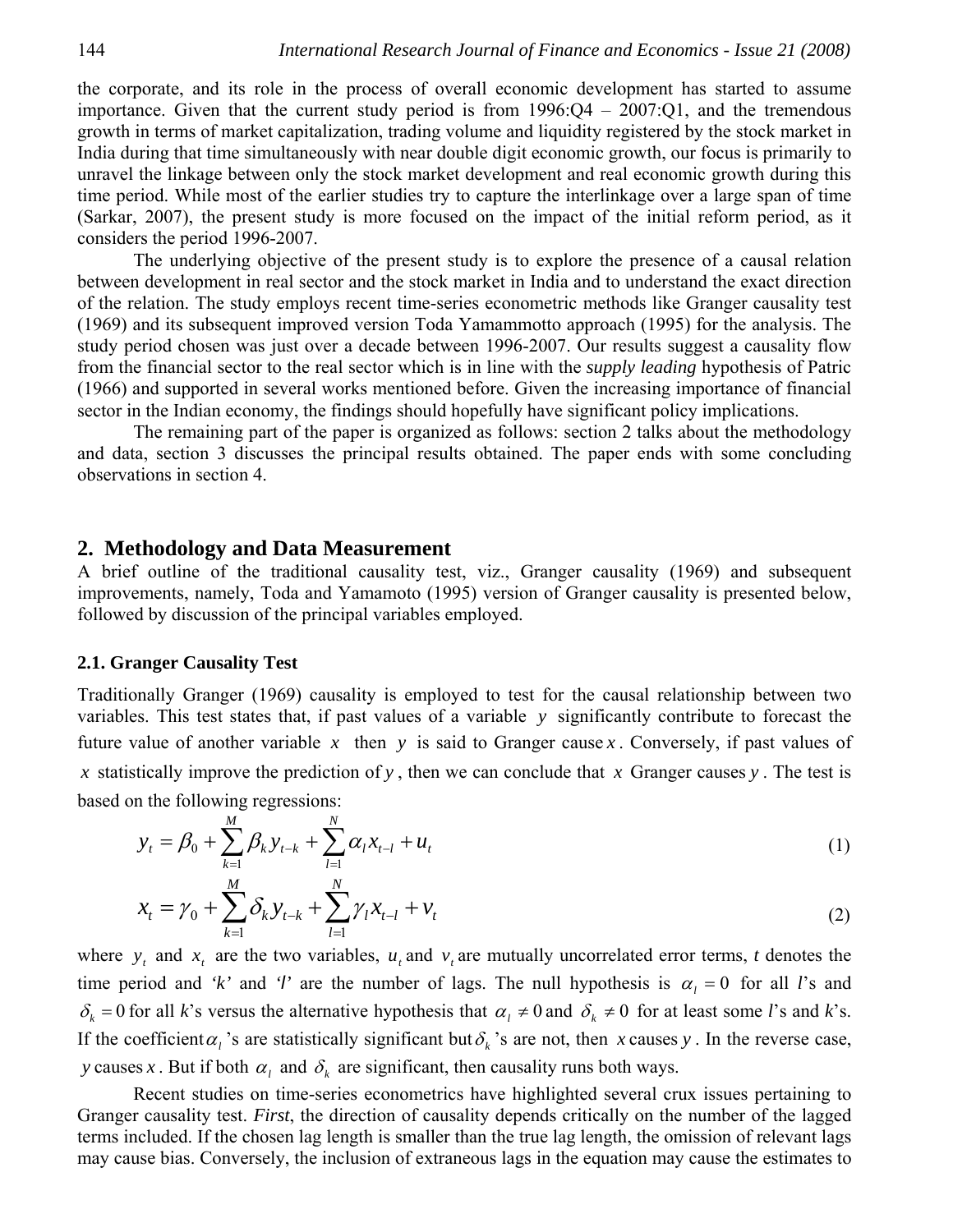be inefficient. In our model, we have used the Akaike and Schwarz information criterion (AIC / SIC) to fix the choice of lag length. *Secondly,* traditional Granger causality test is based on the assumption that the variables are stationary, or even if non-stationary must have the same order of integration. As observed by Toda and Phillips (1993), any causal inference in Granger jargon is questionable when there are stochastic trends and the  $F$  – test is not valid unless the variables in levels are cointegrated. There are tests for cointegration and cointegrating ranks namely, error correction model (ECM) due to Engle and Granger (1987) and the vector autoregression error correction model (VECM) due to Johansen and Jesulius (1990). Unfortunately, these tests are not easily comprehensible and requires fulfillment of the sufficient rank conditions based on *trace* and *maximum eigen value* test for cointegration.

#### **2.2. Toda and Yamamoto Test**

Toda and Yamamoto (1995) proposed an alternative causality test which can be applied "whether the VAR's may be stationary (around a deterministic trend), integrated of an arbitrary order, or cointegrated of an arbitrary order" (Toda and Yamamoto, 1995, pp. 227). The testing procedure is similar to Granger causality, but augmented with extra lags depending on the maximum order of integration of the series under consideration. It is essentially a two step procedure:

**Step 1:** To identify the maximum order of integration  $(d_{\text{max}})$ , we need to test for stationary of the series. The most popular and widely used test of stationarity is the unit root test, also known as the "augmented" Dickey and Fuller (ADF, 1979) test. This test involves estimating the following equation:

$$
\Delta y_t = \left(\phi - 1\right) y_{t-1} + \sum_{j=1}^k \delta_j \Delta y_{t-j} + \varepsilon_t \tag{3}
$$

where  $\varepsilon_t \sim \text{WN}(0, \sigma^2)$ .

Test of unit root requires testing the null  $H_0$  :  $(\phi - 1) = 0$ , the series is non-stationary *versus* the alternative  $H_1$ :  $|\phi|$  < 1, under the assumption that  $\varepsilon_t$  is a Gaussian white noise. It involves carrying out the usual *t*- ratio of the estimate of  $(\phi - 1)$  to its standard error. But Dickey and Fuller (1979) have shown that this statistic does not have a Student's  $t$ - distribution under  $H_0$ , i.e., when the series is nonstationary. The authors have computed critical values of the statistic on the basis of Monte Carlo simulations.

While the null hypothesis of a driftless random walk is appropriate for some series, many often contain a drift parameter and a linear trend. Then an appropriate test may be suggested by way of an extension of the testing methodology described above. Here we test for the significance of the coefficient  $(φ -1)$  associated with  $y_{t-1}$  in the following regression:

$$
\Delta y_{t} = \beta_{0} + \beta_{1}t + (\phi - 1)y_{t-1} + \sum_{j=1}^{k} \delta_{j} \Delta y_{t-j} + \varepsilon_{t}
$$
\n(4)

where  $\beta_0$  is the drift parameter.

**Step 2:** We construct a vector autoregressive model (VAR) in their levels with a total of  $(k + d_{\text{max}})$ lags, where  $k$  is the optimal number of lagged terms included which is determined by AIC  $\ell$ SIC criteria. Thus, if  $k = 1$  and if two series  $y_t$ , and  $x_t$  have different orders of integration, viz., I (0) and I (1) respectively so that  $d_{\text{max}} = 1$ , then one extra lag is added to each variable. Thus a VAR with *2 lags* is constructed as follows: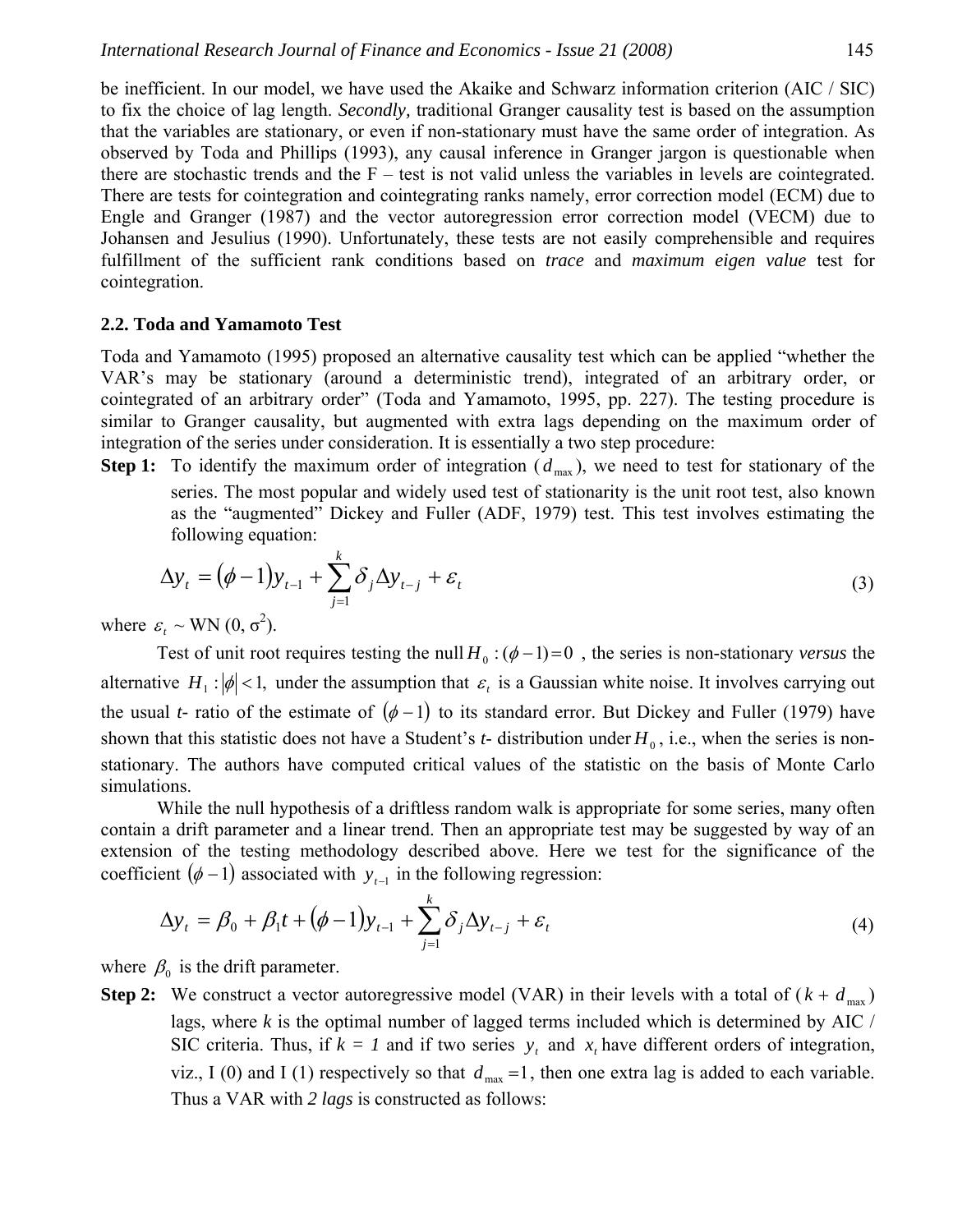$$
\begin{bmatrix} y_t \\ x_t \end{bmatrix} = \begin{bmatrix} \beta_{10} \\ \beta_{20} \end{bmatrix} + \begin{bmatrix} \beta_{11}^{(1)} & \beta_{12}^{(1)} \\ \beta_{21}^{(1)} & \beta_{22}^{(1)} \end{bmatrix} \begin{bmatrix} y_{t-1} \\ x_{t-1} \end{bmatrix} + \begin{bmatrix} \beta_{11}^{(2)} & \beta_{12}^{(2)} \\ \beta_{21}^{(2)} & \beta_{22}^{(2)} \end{bmatrix} \begin{bmatrix} y_{t-1} \\ x_{t-1} \end{bmatrix} + \begin{bmatrix} \varepsilon_{1t} \\ \varepsilon_{2t} \end{bmatrix}
$$
 (5)

A Wald test (also called the modified Wald or MWALD) is carried out to determine the relationship between the two variables. The Wald statistic follows asymptotic  $\chi_2$  distribution, and can be applied even if  $y_t$  and  $x_t$  are I (0), I (1) or I (2), non-cointegrated and/or the stability and rank conditions are not satisfied, provided "…the order of integration of the process does not exceed the true lag length of the model…" (Toda and Yamamoto 1995, pp. 225).

## **2.3. Data Measurement**

The current study focuses on Indian economy spanning over a period of more than eleven years (1996- 2007). Any study on stock market development should preferably be based on daily (or monthly) frequency, given the dynamic nature of the market. But given the fact that monthly GDP figures in India are not available and only since 1996 first quarter, the Central Statistical Organization (CSO) has started computing the data quarterly, in the present study, we have used quarterly data on output and indicators of stock market development and volatility for the period 1996:Q4 – 2007:Q1.

The variables we have used are as follows:

- a. Economic development is measured by the growth rate of real GDP at constant prices (base year: 1993-94 = 100).
- b. Stock market development is measured by two proxies: real market capitalization ratio (*size proxy*) defined by the ratio of market capitalization to real GDP, and real value traded ratio (*activity proxy*) defined by the ratio of trading volume to real GDP.
- c. In addition stock market volatility is used as a measure of efficient allocation of investment resources (Arestis et. al, 2001). A four-quarter moving standard deviation of the end-of-quarter change in stock market prices is employed to that extent. We employed BSE Sensex as the representative of Indian Stock markets given its undoubted popularity amongst investors, and market practitioners across the board.

The data on market capitalization and trading volume is collected from the CMIE Business Beacon Database; while that of real GDP has been compiled from Handbook of Statistics on Indian Economy published by Reserve Bank of India. The data on Sensex closing values are collected from CMIE Prowess database

# **3. Empirical Results**

As discussed in the earlier section, we first check whether the series under consideration are stationary or not. In the latter case, we also determine their order of integration. The results of Augmented Dickey Fuller (ADF, 1979) unit root test are depicted in Tables 1 and 2. The results suggest that stock market volatility (SMV) is stationary, that is, I(0). On the other hand, all the remaining variables, viz., real market capitalization ratio (MCR), real value traded ratio (VTR) and real GDP growth rate (GDPGR) has a unit root, but the first difference of each is stationary. In other words, they are characterized as I(1). Thus the four variables in our model are not cointegrated and hence F-test in Granger causality may not be reliable in inferring leads and lags among such variables, with different orders of integration (Toda and Phillips, 1993).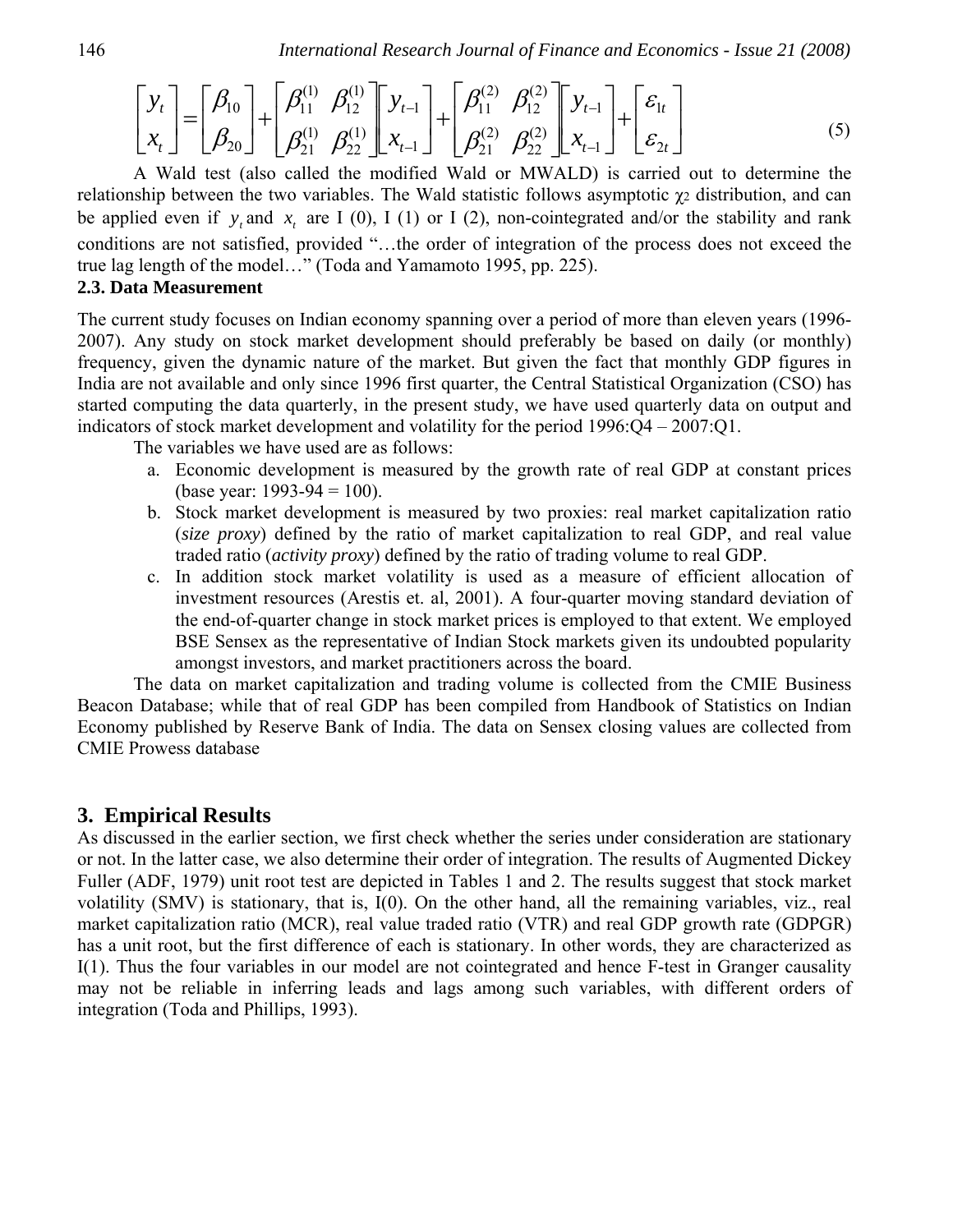| Variables    | ADF                       |                             |  |
|--------------|---------------------------|-----------------------------|--|
|              | <b>Constant.</b> No trend | <b>Constant. With trend</b> |  |
| <b>MCR</b>   | 0.888933                  | $-0.418838$                 |  |
| <b>VTR</b>   | $-2.874403***$            | $-2.873620$                 |  |
| <b>SMV</b>   | $-3.339017**$             | $-3.302009$ ***             |  |
| <b>GDPGR</b> | $-2.514559$               | $-1.345150$                 |  |

#### Table 1: Results for the Unit Root Tests in Levels

**Note:** Asterisk (\*\*) and (\*\*\*) denote statistically significant at 5% and 10% levels respectively

#### **Table 2:** Results for the Unit Root Tests in First Difference

| <b>Variables</b>  | ADF                           |                             |  |
|-------------------|-------------------------------|-----------------------------|--|
|                   | <b>Constant.</b> No trend     | <b>Constant. With trend</b> |  |
| <b>MCR</b>        | $-6.492979*$                  | $-7.371780*$                |  |
| <b>VTR</b>        | $-3,475124**$                 | $-3.413814***$              |  |
| <b>GDPGR</b><br>. | $-6.429985*$<br>$\sim$ $\sim$ | $-6.636057*$                |  |

**Note:** Asterisk (\*), (\*\*) and (\*\*\*) denote statistically significant at 1%, 5% and 10% levels respectively

Given that the maximum order of integration  $(d_{\text{max}})$  equals 1, we next determine the number of lagged terms (*k*) to be included using AIC / SIC rule and find it to be 2. Finally, we construct a VAR in levels, similar to that depicted in (5) with a total of  $(k + d_{\text{max}})$  equaling 3 lags.

$$
\begin{bmatrix}\nMCR_t \\
VTR_t \\
SMV_t \\
GDPGR_t\n\end{bmatrix} = B_0 + B_1 \begin{bmatrix}\nMCR_{t-1} \\
VTR_{t-1} \\
SMV_{t-1} \\
GDPGR_{t-1}\n\end{bmatrix} + B_2 \begin{bmatrix}\nMCR_{t-2} \\
VTR_{t-2} \\
SMV_{t-2} \\
GDPGR_{t-2}\n\end{bmatrix} + B_3 \begin{bmatrix}\nMCR_{t-3} \\
VTR_{t-3} \\
SMV_{t-3} \\
GDPGR_{t-3}\n\end{bmatrix} + E_t
$$
\n(6)

where  $B_0$  is the intercept vector and  $E_t$  is the vector of error terms. The above system of equations is estimated by seemingly unrelated regression (SUR) method. For example, if we want to test that *GDPGR* does not Granger-cause *MCR*, the null hypothesis will be *H*0:  $\beta_{14}^{(1)} = \beta_{14}^{(2)} = 0$ , where  $\beta_{14}^{(i)}$ , i=1,2, are the coefficients of *GDPGR* appearing in the first equation in (6). The results of the Toda-Yamato tests of Granger causality are in Table 3.

**Table 3:** Results of Long Run Causality due to Toda-Yamamoto (1995) Procedure

| <b>Null Hypothesis</b>                                                       | <b>MWALD Statistics</b> | p-values |
|------------------------------------------------------------------------------|-------------------------|----------|
| <b>Real GDP Growth Rate (GDPGR) versus Market Capitalization Ratio (MCR)</b> |                         |          |
| GDPGR does not Granger cause MCR                                             | 16.52278*               | 0.0009   |
| MCR does not Granger cause GDPGR                                             | 24.35467*               | 0.0000   |
| Real GDP Growth Rate (GDPGR) versus Value Traded Ratio (VTR)                 |                         |          |
| GDPGR does not Granger cause VTR                                             | 2.030571                | 0.5661   |
| VTR does not Granger cause GDPGR                                             | 7.272058**              | 0.0466   |
| Real GDP Growth Rate (GDPGR) versus Stock Market Volatility (SMV)            |                         |          |
| GDPGR does not Granger cause SMV                                             | 3.768079                | 0.2876   |
| SMV does not Granger cause GDPGR                                             | 7.243791***             | 0.0645   |

Note: Asterisk  $(*)$ ,  $(**)$  and  $(**)$  denote statistically significant at 1%, 5% and 10% levels respectively

The results suggest bi-directional causality between real GDP growth rate and real market capitalization ratio at 1% level of significance. Further the null hypotheses that real GDP growth rate does not Granger cause value traded ratio and real GDP growth rate does not Granger cause stock market volatility are also rejected respectively at 5% and 10% levels. Thus uni-directional causality runs from real economic sector to both stock market activity and volatility.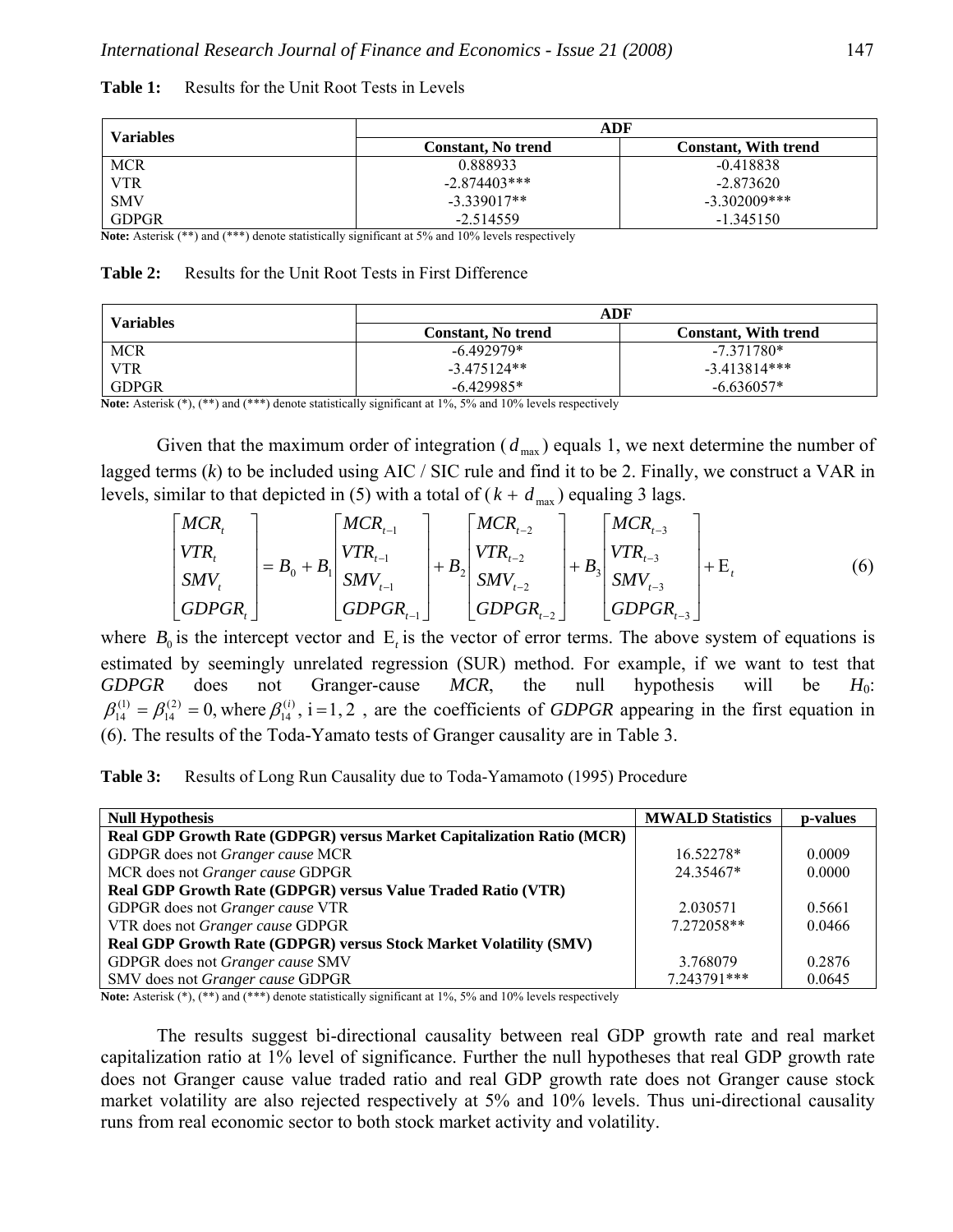# **4. Conclusion**

The present paper makes a modest attempt to explore the causal relationship between stock market development and economic growth in the Indian economy for the period from 1996:Q4 – 2007:Q1. The study primarily revolved around two major questions: *first* whether at all any relationship exists between stock market development and economic growth and *secondly*, what could be the nature and direction of the causal relationship, if any i.e. does development of stock market promote economic growth or vice versa? To test this hypothesis, we employ the methodology of *Granger non-causality* proposed by Toda and Yamamoto (1995). In this study, the BSE Sensitive Index is used as a proxy for the Indian stock market. The three important indicators for stock market development variables included in the study are real market capitalization ratio (*size proxy*), real value traded ratio (*activity proxy*) and stock market volatility. Real GDP growth rate is used as a proxy for economic development.

The main findings of the paper can be summarized as follows: first, the results show bidirectional causality between real GDP growth rate and real market capitalization ratio. Secondly, the results suggest unidirectional causality from both stock market activity and volatility to real GDP growth in Indian economy. In other words, Toda Yamamoto (1995) causality test results suggest that stock market development leads to economic growth at least for the period under study for the consideration, which is in line with the 'supply leading' hypotheses. The funds raised by the corporate from the financial markets during the study period thus played an important role for the appreciable growth registered by the Indian economy. With the Indian stock market assuming more and more importance this finding could have significant policy implications for the market regulators and economic planners in future.

# **References**

- [1] Agrawalla, R. K. and Tuteja, S. K. (2007), "Causality Between Stock Market Development and Economic Growth : A Case Study of India" , *Journal of Management Research*, 7, 158-168.
- [2] Arestis, P., Demetriades, P. O. and Luintel. K. B. (2001). "Financial development and economic growth: the role of stock markets". Journal of Money, Credit and Banking, 33, 16-41.
- [3] Beck, T. (2002), "Financial development and international trade : is there a link", Journal of International Economics,57,107-131
- [4] Bhattacharya, P. C and Sivasubramaniam, M. N (2003), "Financial development and economic growth in India: 1970-71 to 1998-99", Applied Financial Economics, 13, 905-09.
- [5] Chakraborty, I. (2008). "Does financial development cause economic growth? The case of India", *South Asia Economic Journal*, 9, 109-139.
- [6] Chang, T (2002), " Financial development and economic growth in mainland China : a note on testing demand following or supply leading hypothesis" , Applied Economics Letters, 9,869-73
- [7] Demetriades, P. O. and Hussein, K. (1996), "Does financial development cause economic growth?" , Journal of development Economics 51, 387-411.
- [8] Demirguc, P.D and Maksimovic, V. (1996), "Financial constraints, use of funds and firm growth : an international comparison" , Working paper no 1671, World bank.
- [9] Dickey, D.A. and W.A. Fuller. (1979). "Distribution of the estimation for autoregressive time series with a unit root". Journal of American Statistical Association, 79, 355-367.
- [10] Engle, R.F. and C.W.J. Granger. (1987). "Cointegration and error correction: representation, estimation and testing". *Econometrica,* 55, 251-276.
- [11] Evans, P.(1995), "How to estimate growth equations consistently", paper presented at the  $7<sup>th</sup>$ world congress of the Econometric Society, Tokyo, 1995.
- [12] Fry, M.J.(1995), "Money ,interest and banking in economic development", 2<sup>nd</sup> Edition, The John Hopkins University Press, Baltimore,MD.
- [13] Granger, C.W.J. (1969). "Investigating causal relations by econometric models and crossspectral methods". *Econometrica, 37*, 428-438.